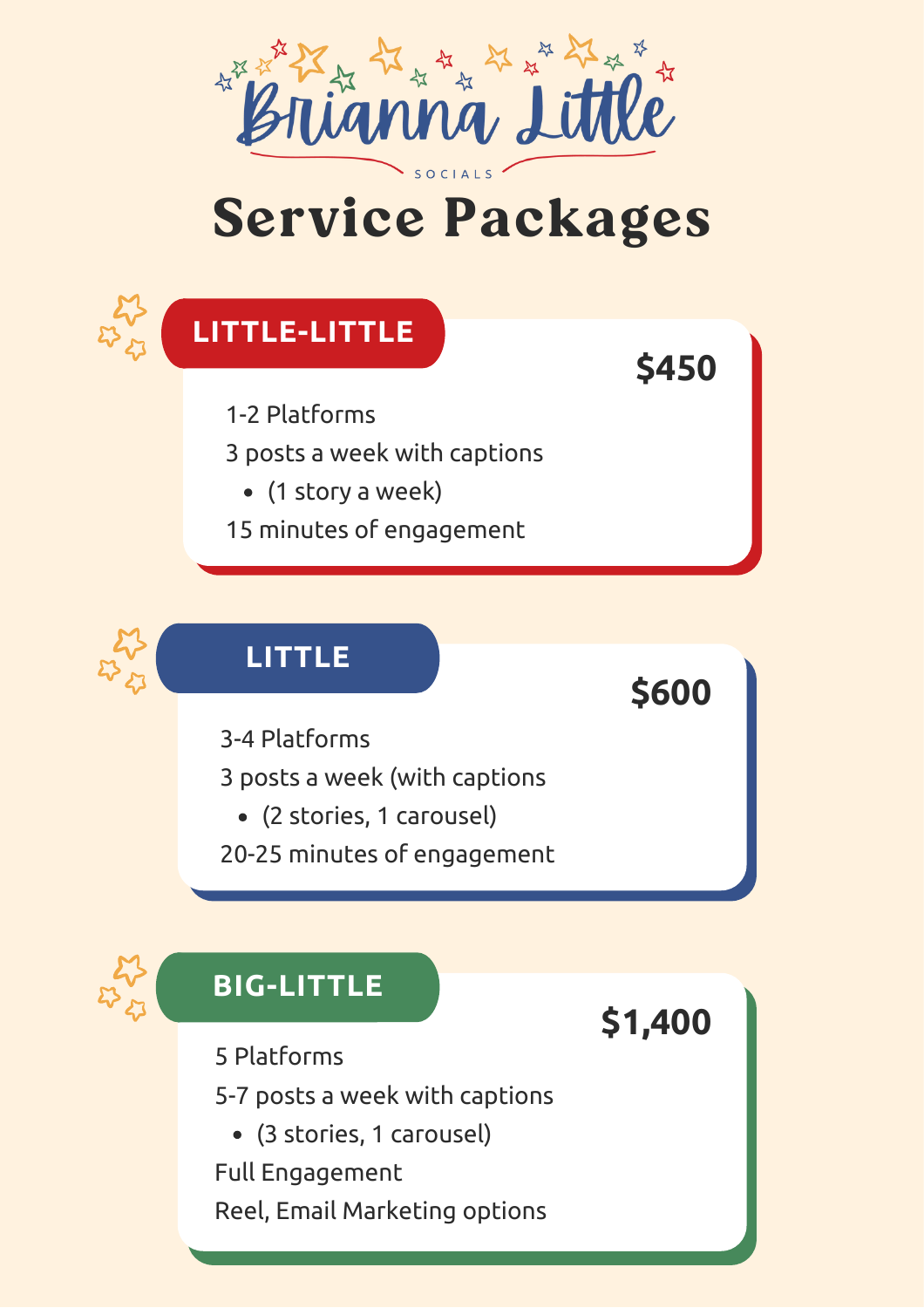

# Service Package Add-ons



### **\$500**

10 pins a day (50/50 ratio) 10 fresh pins a week Tribe Management

## **\$500**

3 per week Video/Audio Editing Trend Research

# Special Services

#### **LAUNCH SUPPORT**

## **\$1,200**

All Launch Promotional Graphics & Captions

- Regular, Carousel, Story, Reels, Videos
- Week before, Week of, & Week after

Email Marketing Copywriting

#### **VIP DAY**

#### **\$699+**

Social Media Audit Strategizing Meeting Everything included in the "Little-Little" plan for one month, but in one week!